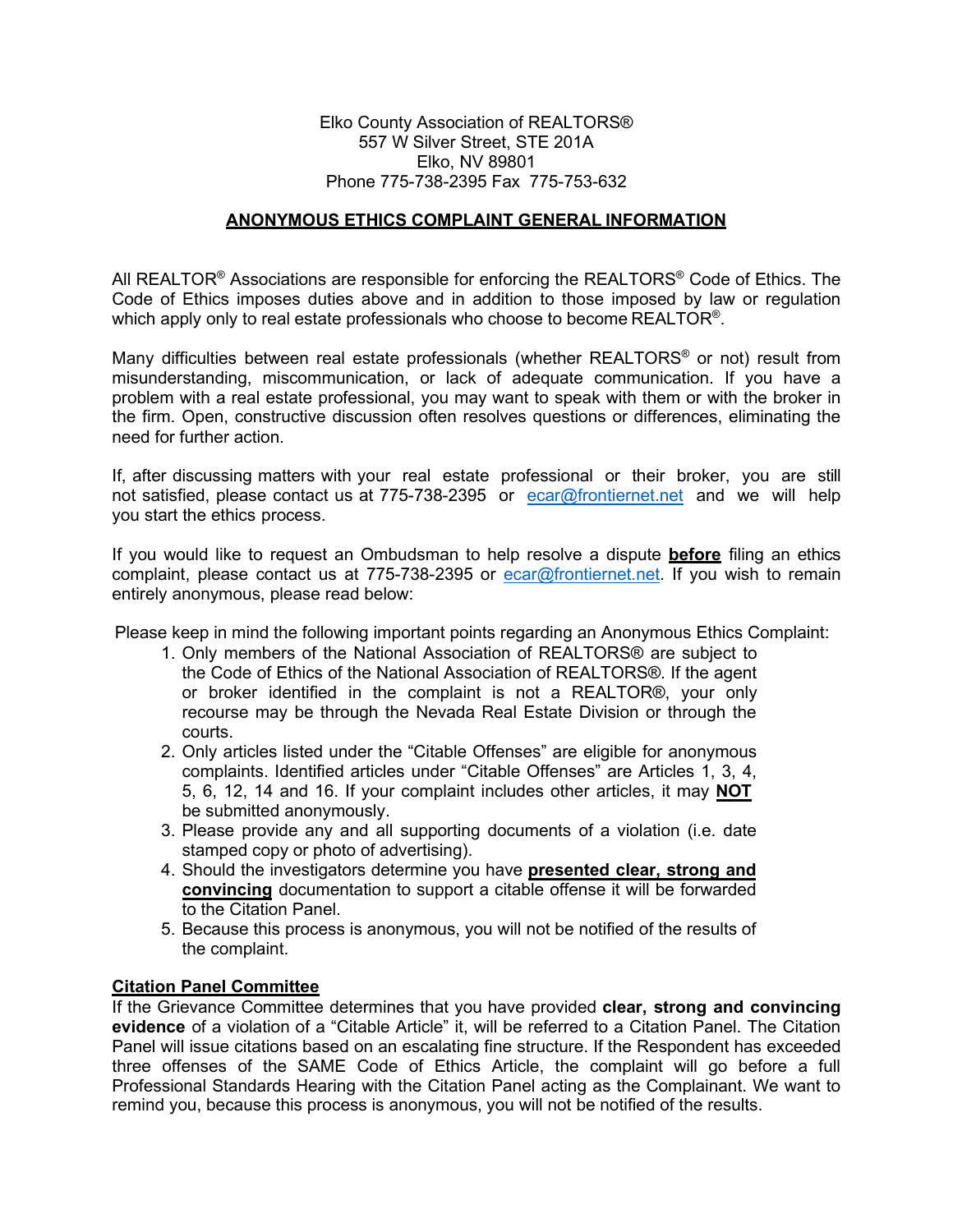Elko County Association of REALTORS® 557 W Silver Street, STE 201A Elko, NV 89801 Phone 775-738-2395 Fax 775-753-4632

## **Citable Articles of the Code of Ethics (Page 1 of 2)**

Below are the National Association of REALTORS® Code of Ethics Articles and Standards of Practice that are eligible for filing an Anonymous Ethics Complaint. Ethics complaints received citing any of the following articles must be substantiated by clear, strong and convincing documentation. If the complaint cites more than the articles listed below, it is no longer eligible for an Anonymous Ethics Complaint and a standard Ethics Complaint will need to be submitted.

## **Standards of Practice**

#### **Article 1**

- **a) Standard of Practice 1-5 Failure to fully disclose and obtain consent from both parties when representing both the seller/landlord and buyer/tenant in the same transaction**
- **b) Standard of Practice 1-6 Failure to submit offers and counter-offers objectively and as quickly as possible**
- **c) Standard of Practice 1-7 Failure on the part of a listing broker to provide, as soon as practical, written affirmation that an offer was presented or written notification that the seller/landlord has waived the obligation to have the offer presented, upon written request of a cooperating broker submitting an offer**
- d) Standard of Practice 1-12 Failure to advise sellers/landlords of information specified in Standard of Practice 1-12 prior to entering into a listing contract
- e) Standard of Practice 1-13- Failure to advise buyers/tenants of information Standard of Practice 1-13 prior to entering into a buyer/tenant agreement
- f) Standard of Practice 1-16 Accessing or using, or allowing others to access or use, a property managed or listed on terms other than those authorized by the owner or seller

#### **Article 3**

- a) **Standard of Practice 3-2** Failure to communicate a change in compensation for cooperative services prior to the time that REALTOR® submits an offer to purchase/lease the property
- b) **Standard of Practice 3-2** As a listing broker, attempting to unilaterally modify the offered compensation with respect to a cooperative transaction after a REALTOR® has submitted an offer to purchase or lease the property.
- c) **Standard of Practice 3-4** Failure to disclose existence of dual or variable rate commission arrangements
- d) **Standard of Practice 3-4** Failure to disclose to cooperating brokers differential that would result in dual or variable rate commission arrangement if sale/lease results through efforts of seller/landlord
- e) **Standard of Practice 3-6** Failing to disclose existence of accepted offer, including offers with unresolved contingencies, to cooperating brokers.
- f) **Standard of Practice 3-8** Misrepresenting the availability of access to show or inspect a listed property
- g) **Standard of Practice 3-9** Providing access to listed property on terms other than those established by the owner or the listing broker

#### **Article 4**

Failing to disclose REALTOR®'s ownership or other interest in writing to the purchaser or their representative

#### **Article 5**

Providing professional services without disclosing REALTOR®'s present interest in property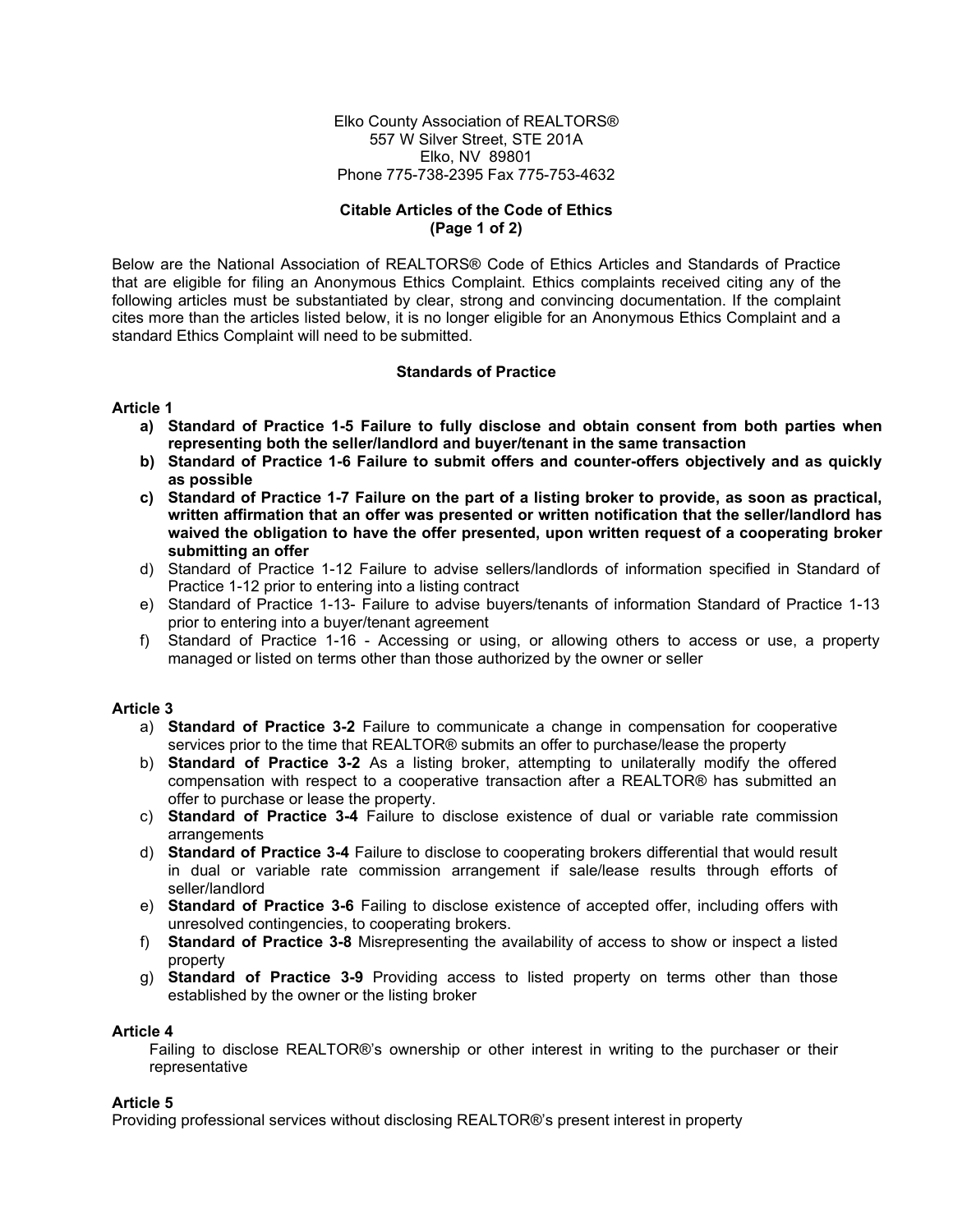## **Article 6**

- a) Accepting any commission, rebate, or profit on expenditures without client's knowledge or consent
- b) Failure to disclose to a client or customer REALTOR®'s financial benefits or fees received as a direct result of recommending real estate products or services
- c) Failure to disclose REALTOR®'s direct interest in an organization or business entity when recommending to a client or customer that they use the services of that organization or business

## **Article 12**

- **a)** Failing to present a true picture in real estate communications and advertising
- **b)** Failing to disclose status as real estate professionals in advertising and other representations **Standard of Practice 12-1** - Failure to provide all terms governing availability of a "free" product or service in an advertisement or other representation
- **c) Standard of Practice 12-2**  Failure to disclose potential to obtain a benefit from third party when REALTOR® represents their services as "free" or without cost
- **d) Standard of Practice 12-3**  Failure to exercise care and candor when communicating the terms and conditions of premiums, prizes, merchandise discounts or other inducements to list, sell, purchase, or lease
- **e) Standard of Practice 12-4**  Advertising property for sale/lease without authority of owner or listing broker
- **f) Standard of Practice 12-5**  Failing to disclose name of firm in advertisement for listed property
- **g) Standard of Practice 12-6**  Failing to disclose status as both owner/landlord and REALTOR® or licensee when advertising property in which REALTOR® has ownership interest
- **h) Standard of Practice 12-7**  Falsely claiming to have "sold" property
- **i) Standard of Practice 12-8**  Failure to take corrective action when it becomes apparent that information on a REALTOR®'s website is no longer current or accurate
- **j) Standard of Practice 12-9**  Failure to disclose firm name and state of licensure on REALTOR® firm website
- **k) Standard of Practice 12-10**  Misleading consumers through deceptive framing, manipulating content, deceptively diverting internet traffic, or presenting other's content without attribution or permission **Standard of Practice 12-12** - Registering or using of deceptive URL or domain name
- **l) Standard of Practice 12-13**  Representing that the REALTOR® has a designation, certificate, or other credential they are not entitled to use

#### **Article 14**

Failing to cooperate in a professional standards proceeding or investigation in circumstances when cooperation has been demanded by the Association and the Association has advised the REALTOR® that failure to cooperate could result in an allegation of a violation of Article 14

#### **Article 16**

- **a) Standard of Practice 16-16**  Conditioning submission of a buyer's offer on additional compensation from a listing broker
- **b) Standard of Practice 16-19**  Placing for sale/lease sign on property without permission of seller/landlord

If you have questions on the articles or would like to have an Ombudsman assigned please contact the Elko County Association of REALTORS® at 775-753-2395 or [ecar@frontiernet.net](mailto:ecar@frontiernet.net) and we would be happy to assist you.

> Elko County Association of REALTORS® 557 W Silver Street, STE 201A Elko, NV 89801 Phone 775-738-2395 Fax 775-753-4632 [ecar@frontiernet.net](mailto:ecar@frontiernet.net) [www.ElkoREALTORs.com](http://www.elkorealtors.com/)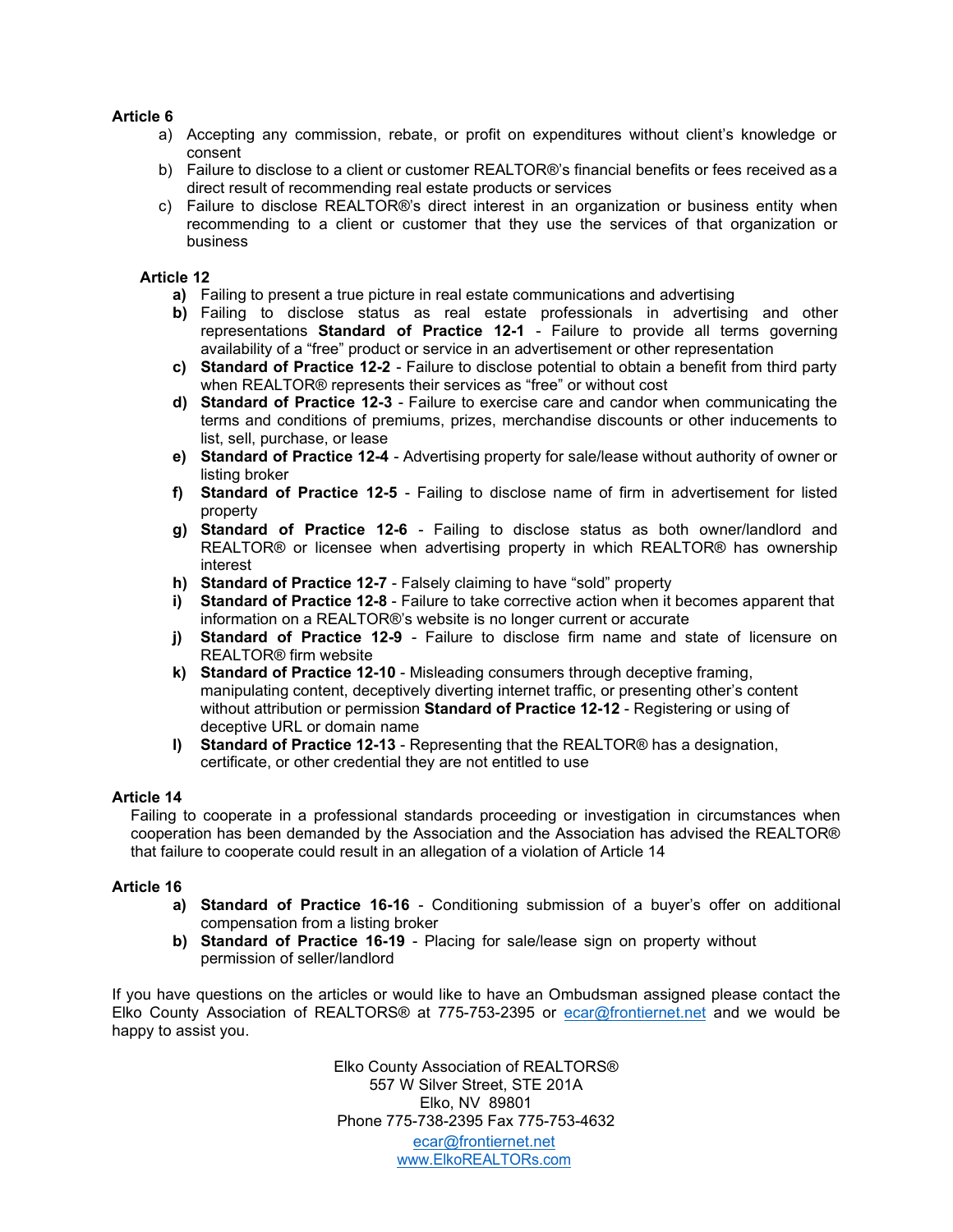Elko County Association of REALTORS® 557 W Silver Street, STE 201A Elko, NV 89801 Phone 775-738-2395 Fax 775-753-4632

# **ANONYMOUS ETHICS COMPLAINT**

Received Date (to be completed by staff):

Respondent Name: \_\_\_\_\_\_\_\_\_\_\_\_\_\_\_\_\_\_\_\_\_\_\_

Company Name:

Broker Name:

Address:

Please list the violated article(s) by the REALTOR® and attach Narrative Summary with supporting documentation.

# **Only citable article(s) will be investigated as anonymous complaints.**

| Article | Standard(s) of Practice | (if applicable) |
|---------|-------------------------|-----------------|
| Article | Standard(s) of Practice | (if applicable) |
| Article | Standard(s) of Practice | (if applicable) |
| Article | Standard(s) of Practice | (if applicable) |
| Article | Standard(s) of Practice | (if applicable) |
| Article | Standard(s) of Practice | (if applicable) |

The Anonymous Complainant(s) alleges that the above charge(s) (is/are) supported by the attached Narrative Summary and supporting documentation.

This Complaint is true and correct to the best knowledge and belief of the Complainant and is filed within one hundred eighty (180) days after the facts constituting the matter complained of could have been known in the exercise of reasonable diligence or within one hundred eighty (180) days after the conclusion of the transaction, which ever is later.

Please return this form along with the Narrative Summary(s) and all supporting documents to:

> Elko County Association of REALTORS® 557 W Silver Street, STE 201A Elko, NV 89801 Phone 775-738-2395 Fax 775-753-4632